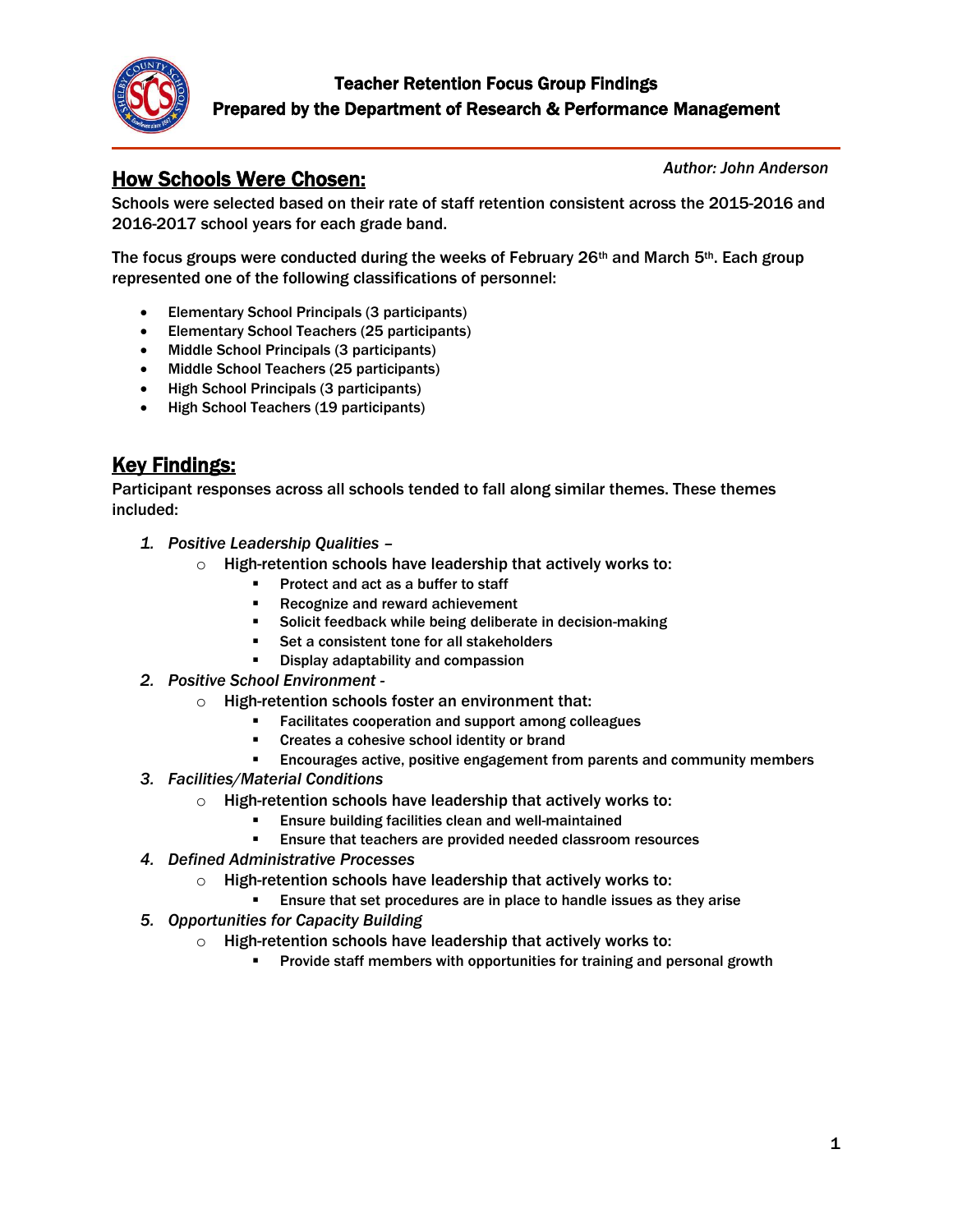

# Positive Leadership Qualities:

High retention schools have leadership that works to balance accountability within the school and with staff, with supporting staff professionally and with compassion.

### Focus Group Responses-

| <b>Attribute/Qualities</b>                  | <b>Feedback</b>                                                  |
|---------------------------------------------|------------------------------------------------------------------|
| High retention schools have leadership      | "In times of change, provide explanation rather than directives. |
| that protects staff and acts as a buffer in | Be approachable and let them all see who you really are.         |
| teacher interactions with the District and  | Protect the teachers. Let them accept change in small chunks,    |
| with parents.                               | not by giving directives." - ES Principal                        |
|                                             | "An irate parent came in to attack a teacher at my school. I     |
|                                             | knew this person personally but they cannot yell at a teacher.   |
|                                             | You need to show teachers that you have their back." - MS        |
|                                             | <b>Principal</b>                                                 |
| High retention schools have leadership      | "We celebrate everything - teacher achievement and student       |
| that emphasizes recognition and respect     | achievement. Nothing goes unnoticed." - MS Teacher               |
| for teachers at school and for their        | " When she starts meetings - she says that she is thankful to    |
| personal lives at home.                     | be there with us. She tries to balance work load - there's a     |
|                                             | whole bunch of stuff on our plate." - ES Teacher                 |
| High retention schools have leadership      | "People will always push you to make a decision when they        |
| that cares about buy-in from staff during   | have an agenda. It's about being honest, having integrity, and   |
| decisions that impact the whole school      | taking the time to process and get teacher buy-in." - MS         |
| community.                                  | <b>Principal</b>                                                 |
|                                             | "Teachers sometimes have conflicts between themselves. If        |
|                                             | they bring it to the administration, you have to have everyone   |
|                                             | at the table before making a decision." - MS Principal           |
| High retention schools have leadership      | "The expectations are the same. I need to be talked to like I'm  |
| that works to set a consistent tone with    | a human being. The same tone is set with the students and        |
| stakeholders at all levels.                 | parents." - MS Teacher                                           |
|                                             | "Administrators, students, parents and teachers all need to be   |
|                                             | on the same side. Parents and students need to feel we have a    |
|                                             | common goal." - HS Teacher                                       |
| High retention schools have leadership      | "Teachers who have done tasks for 23 years may not want to       |
| that acknowledge that teachers have         | do it anymore. That might go to a new teacher. It is a leader's  |
| lives outside of the school building and    | job to recognize that." - HS Principal                           |
| display adaptability and compassion         | "You have to let teachers go outside the box. We have one        |
| accordingly.                                | teacher who teaches with an ukulele. We have clubs too, like     |
|                                             | gardening. They love it because it gets them invested in it and  |
|                                             | provides an opportunity to bond with the kids." - MS Principal   |
|                                             | "Supportive of special family circumstances. Our personal lives  |
|                                             | are valued." - ES Teacher                                        |

- $\triangleright$  Determine appropriate training and support to foster these characteristics across school leaders.
- $\triangleright$  Utilize retention rates and Insight scores to establish a tiered training plan.
- $\triangleright$  Integrate these leadership qualities into principal hiring process and new leader development.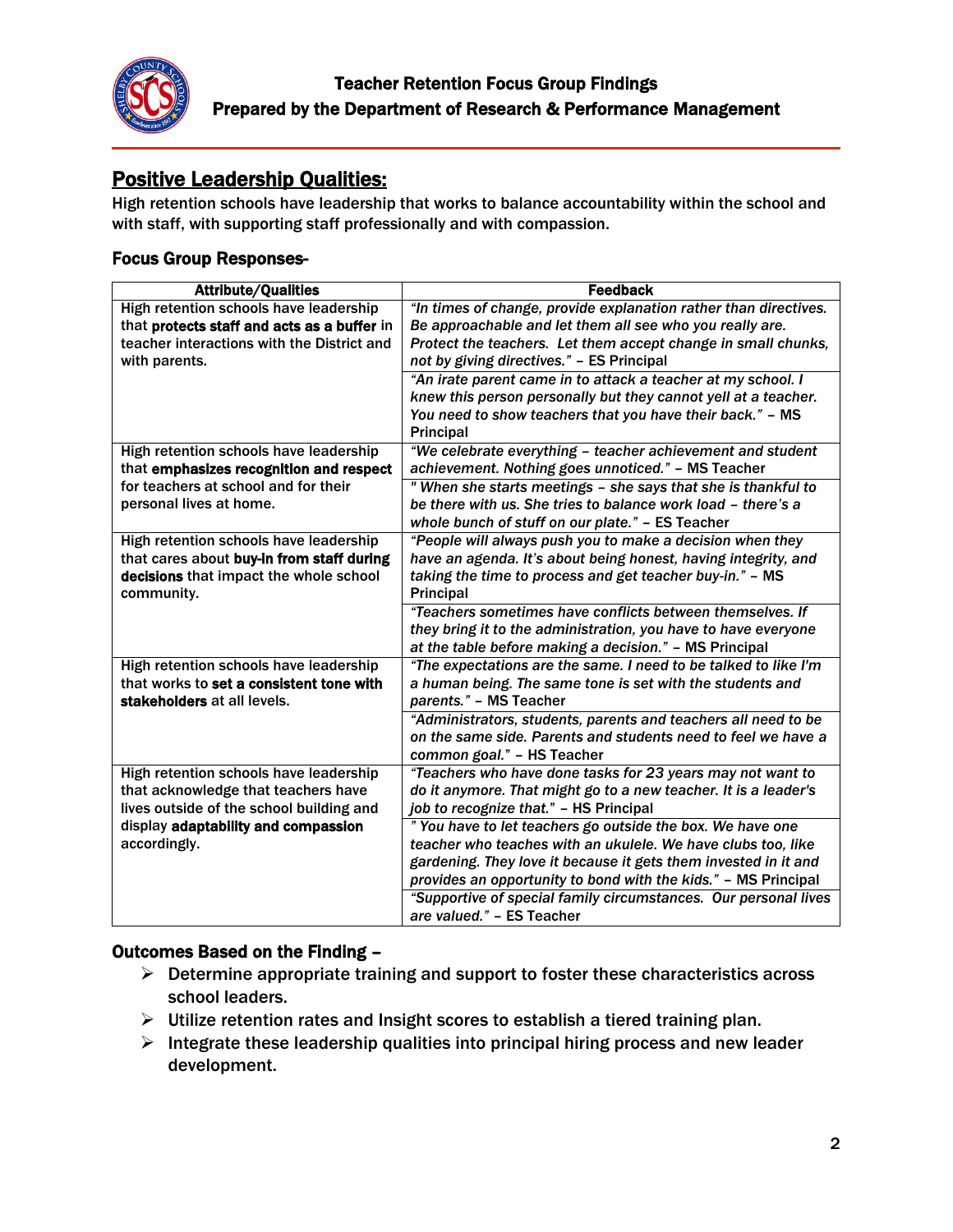

# Positive School Environment:

High retention schools strive to develop a work environment that is supportive and mindful of the needs of all staff, while also encouraging active and positive engagement from the surrounding community.

## Focus Group Responses –

| <b>Attribute/Qualities</b>              | <b>Feedback</b>                                                    |
|-----------------------------------------|--------------------------------------------------------------------|
| High retention schools have leadership  | "Our administration pushes professionalism. We all help each       |
| that works to foster an environment     | other." - HS Teacher                                               |
| conducive to mutual support among       | " Collaboration between my peers and staff - if I'm unclear        |
| colleagues through a shared sense of    | about a lesson, I can go to my peers." – MS Teacher                |
| identity.                               | "A lot of first-year teachers don't want to go for help. I ask the |
|                                         | veteran teachers to go to them and offer to help. They may not     |
|                                         | want to come to me, but they can go to another teacher for         |
|                                         | help." – HS Principal                                              |
|                                         | "You have to build a brand for the school. When you come into      |
|                                         | the building, they feel the love. We're not being forced to be     |
|                                         | here. We love to be here." – MS Principal                          |
|                                         | "We just hired 3 former students to teach. It's a different        |
|                                         | mindset. Get them to think 'you are at the best building, with     |
|                                         | the best kids."" - MS Principal                                    |
| High retention schools allow for active | "Strong community relationships. Very welcoming. Very              |
| participation from parents and other    | personable. We have a wonderful PTOshe asks for options of         |
| community members.                      | parentsincludes the parents." – ES Teacher                         |
|                                         | "You need a diverse group of parents to get things done in the     |
|                                         | building. Parents have the power to get things done." - MS         |
|                                         | <b>Principal</b>                                                   |
|                                         | "Create allies with difficult parents." - ES Principal             |

- $\triangleright$  Identify best-practices strategies that other schools can adopt.
- $\triangleright$  Determine appropriate training and support to foster these environmental characteristics within schools.
- $\triangleright$  Leverage District marketing practices to generate school-level branding.
- $\triangleright$  Examine best-practice strategies for building community involvement within the school.
- $\triangleright$  Develop ways to strengthen communication practices with parents and the community.
- $\triangleright$  Work to ensure that parent-teacher organizations are meeting regularly.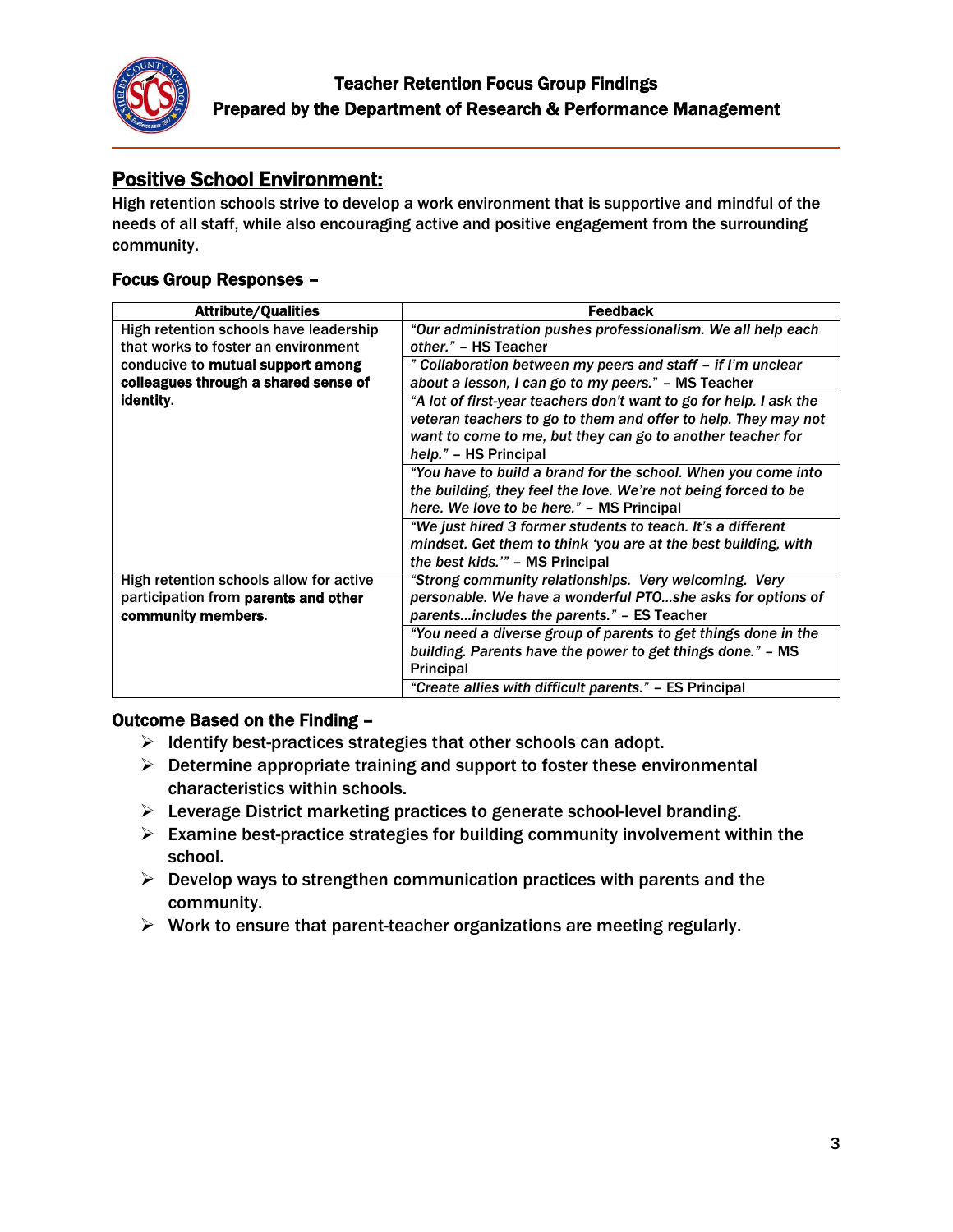

# Facility Conditions/Material Resources:

High retention schools have District-level support to ensure that facilities and materials are adequate to the needs of the school, teacher, and student.

### Focus Group Responses –

| <b>Attribute/Qualities</b>              | <b>Feedback</b>                                                    |
|-----------------------------------------|--------------------------------------------------------------------|
| High retention schools have facilities  | When I arrived, updating school facilities was a priority. It      |
| that are clean and well-maintained,     | needed a facelift - new paint - to make everything in the          |
| inspiring pride in the school as an     | school feel fresh and new." - MS Principal                         |
| institution.                            | "Building attractiveness and cleanliness are most important.       |
|                                         | Teachers need to be proud of where they work." - ES Principal      |
|                                         | "The physical environment is important. Anyone who works in        |
|                                         | an older location can feel down. It is dark and the lights are     |
|                                         | dim. It was not air-conditioned. That can be very depressing." -   |
|                                         | <b>MS Teacher</b>                                                  |
|                                         | "We have only one person to clean the whole school. We have        |
|                                         | ten bathrooms. She has to clean all of the bathrooms by            |
|                                         | herself." - HS Teacher                                             |
|                                         | "Cleanliness at the campus and having basic needs met are          |
|                                         | important. For example, enough toilet paper, hand sanitizer        |
|                                         | and soap." - HS Teacher                                            |
| High-retention schools ensure that      | "We have Title I funds and they are strict, but we try to give     |
| teaching staff has needed access to all | them resources. We try to see that they will have what they        |
| material resources.                     | need when they come in. They should have everything they           |
|                                         | want in the classroom. We listen to them." - HS Principal          |
|                                         | "Administration can't buy software we need, even though we         |
|                                         | have the money. We have to jump through all these hoops to         |
|                                         | get something that doesn't cause much. Principal doesn't have      |
|                                         | the autonomy to do it." - HS Teacher                               |
|                                         | "One lady I worked with said that the Board had allocated a        |
|                                         | certain amount of money for the teachers' lounges. In our          |
|                                         | building, we often don't have toilet paper or paper towels." -     |
|                                         | <b>MS Teacher</b>                                                  |
|                                         | "I've never had a problem getting resources I need. And that's     |
|                                         | one of the reason I've stayed so long. As long as I can justify it |
|                                         | - you can't be effective without what you need for your            |
|                                         | students." - MS Teacher                                            |

- $\triangleright$  Identify gaps in maintenance and facility upkeep service at schools.
- $\triangleright$  Determine avenues to improve services under the current provider contract.
- $\triangleright$  Maintain open communication with staff to identify areas of greatest need.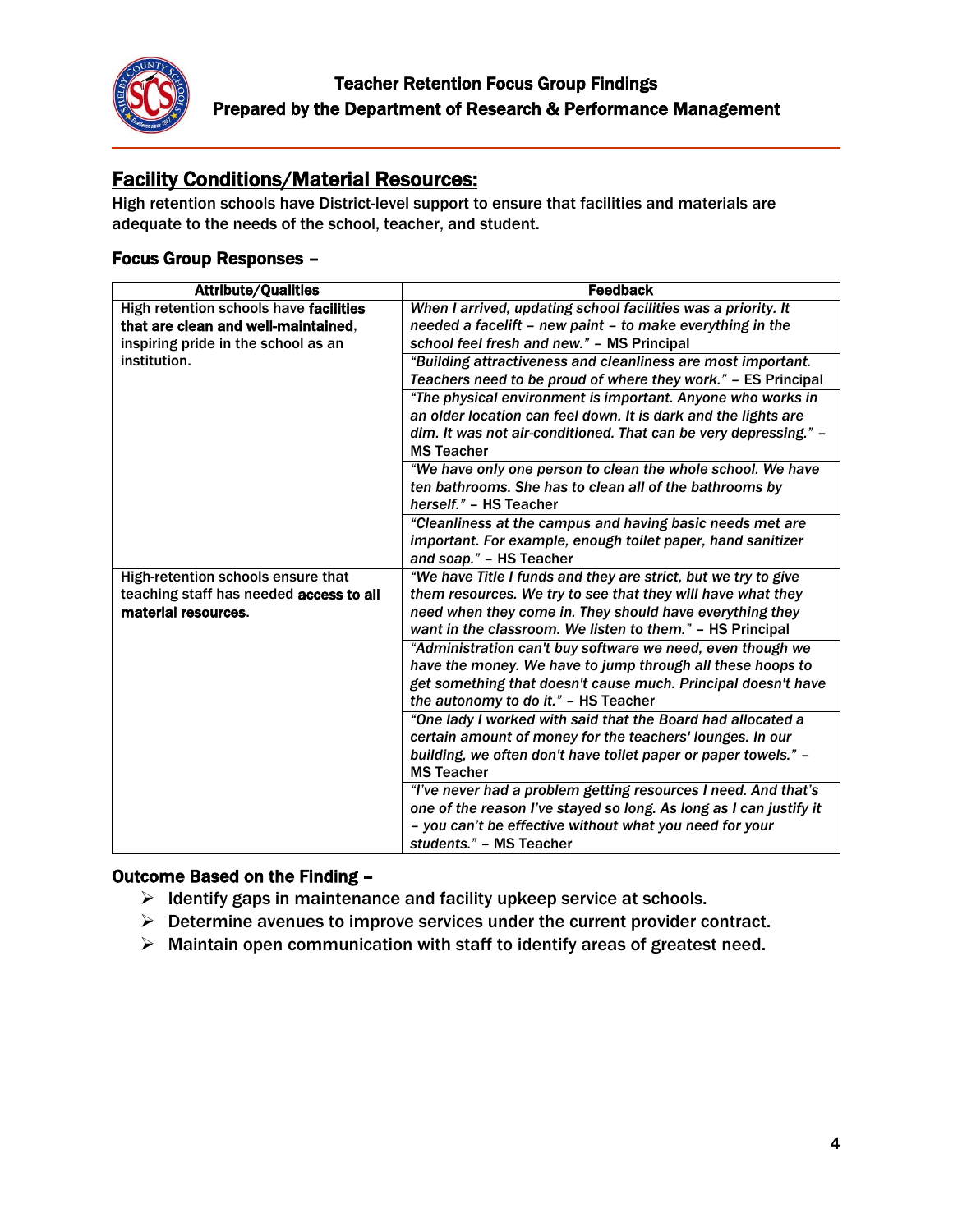

# Defined Administrative Processes:

High retention schools have leadership that supports staff through clearly defined protocols, open communication, and District-level support.

## Focus Group Responses –

| <b>Attribute/Qualities</b>                  | <b>Feedback</b>                                                                                                  |  |
|---------------------------------------------|------------------------------------------------------------------------------------------------------------------|--|
| High-retention schools have transparent     | "One of the biggest things is consistency, in carrying out rules                                                 |  |
| expectations and clear protocols to         | and regulations. The principal is not fickle. You know what you                                                  |  |
| provide a sense of stability and give staff | are going to get from day to day. He allows us to give                                                           |  |
| an understanding of what they should        | suggestions. He makes an environment where co-workers can                                                        |  |
| expect on a day-to-day basis.               | depend on each other. He tries to foster a healthy                                                               |  |
|                                             | environment." - MS Teacher                                                                                       |  |
|                                             | "We have online referrals. That allows us to immediately                                                         |  |
|                                             | handle issues and give feedback to the teachers. They can                                                        |  |
|                                             | appreciate the feedback we give them. When we stopped using                                                      |  |
|                                             | paper, it made things easier. I can easily see all the referrals                                                 |  |
|                                             | and work on them." - HS Principal                                                                                |  |
|                                             | "In our school, it is the structure. It is really organized. There is                                            |  |
|                                             | a system in place. Even if certain people are out, we know                                                       |  |
|                                             | where to go." - MS Teacher                                                                                       |  |
| High-retention schools emphasize active     | "Communicate face-to-face with as many people as                                                                 |  |
| communication with school staff and the     | possiblenot by email." - ES Principal                                                                            |  |
| wider community.                            | "Communication is a huge piece. It is impossible to always                                                       |  |
|                                             | communicate in a school as large as mine. But when any                                                           |  |
|                                             | communication goes out, I am very careful of how I say things                                                    |  |
|                                             | so they don't come across as demands. We have some                                                               |  |
|                                             | disconnects in our leadership of how we communicate. But if                                                      |  |
|                                             | you build a rapport with teachers, that helps." - HS Principal                                                   |  |
|                                             | "Our principal has an open door policy. You can walk in and                                                      |  |
|                                             | have a conversation with him." - HS Teacher                                                                      |  |
|                                             | "I worked in another place where the only means of<br>communication were meetings. There were never any face-to- |  |
|                                             | face communications. Face-to-face creates a greater comfort                                                      |  |
|                                             | level. It makes you feel you are doing a good job, and they are                                                  |  |
|                                             | not just checking on you." - MS Teacher                                                                          |  |
| High-retention schools have teachers        | "If the people higher up - do what they are asking us to do for                                                  |  |
| that feel supported at the District level.  | one week. Need the experience of planning and dealing with                                                       |  |
|                                             | the constant changes." - ES Teacher                                                                              |  |
|                                             | "District visits are very stressful. And when there's teams of                                                   |  |
|                                             | like 8 people coming in - not effective. Scaring people. People                                                  |  |
|                                             | are leaving because they are overwhelmed." - ES Teacher                                                          |  |

- $\triangleright$  Assess best-practice strategies for building up communication and administrative practices within schools.
- $\triangleright$  ILDs and Principals building school communication plans and setting expectations for both school staff and community.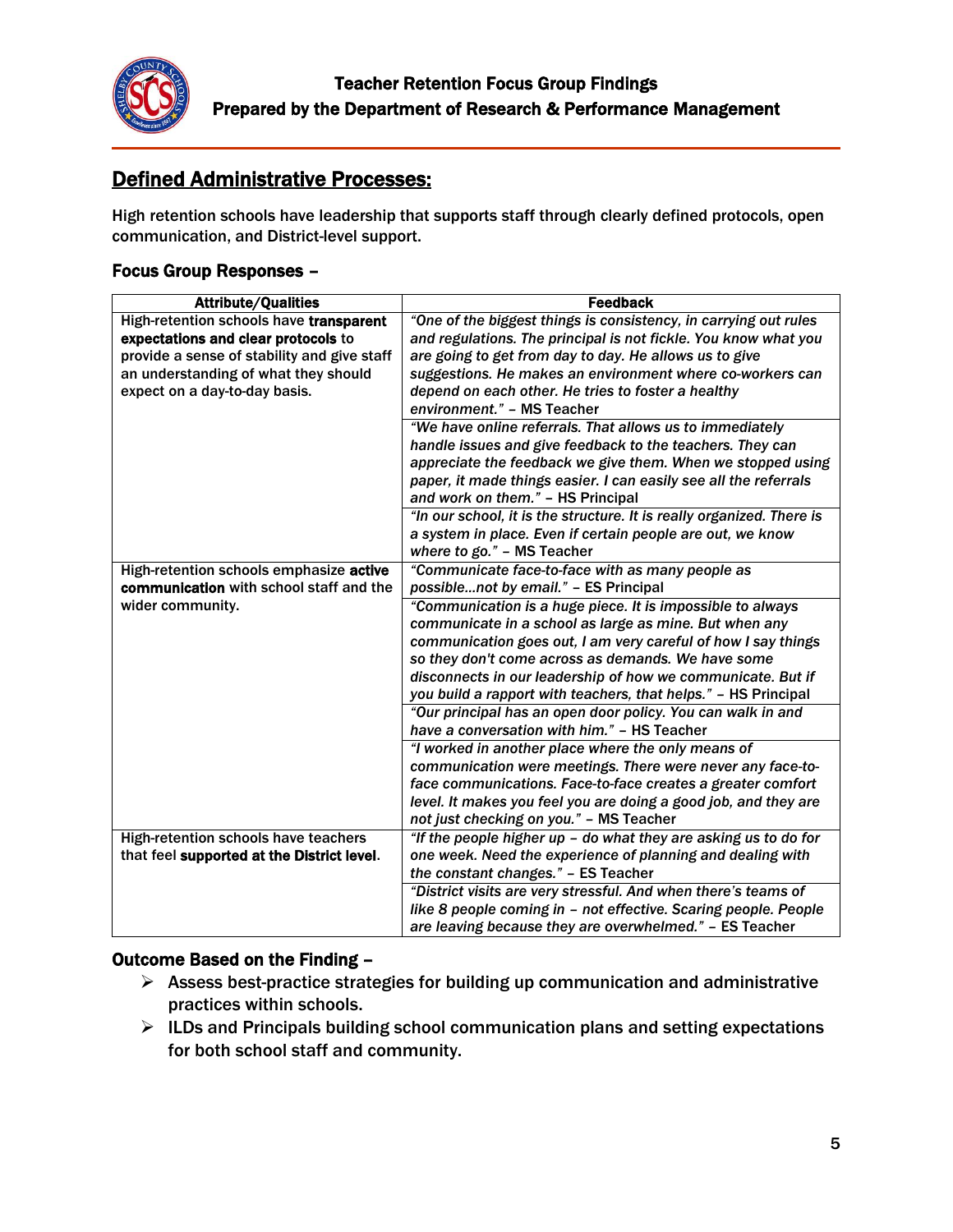

# **Opportunities for Capacity Building:**

High retention schools have leaders that look to build up the capacity of staff within their school, leading to a sense of personal growth.

# Focus Group Responses –

| <b>Attribute/Qualities</b>                | <b>Feedback</b>                                                 |
|-------------------------------------------|-----------------------------------------------------------------|
| High retention schools provide staff with | "Provide in-service training for office staff on how to deliver |
| opportunities for training and            | great customer service: identifying primary complaints; role    |
| professional development to ensure        | play. Cross train classified employees." - ES Principal         |
| continual learning and improvement.       | "Mindset of building teachers up - as opposed to getting rid of |
|                                           | ineffective teachers. Need of training for administration. Need |
|                                           | training that is more hands on." - MS Teacher                   |

- $\triangleright$  Provide school leaders with flexibility to create customized training opportunities that are meaningful to teachers.
- $\triangleright$  Incentivize participation in learning opportunities.
- $\triangleright$  Determine training and supports needed for school leaders to better utilize staff strengths and identify areas of potential growth.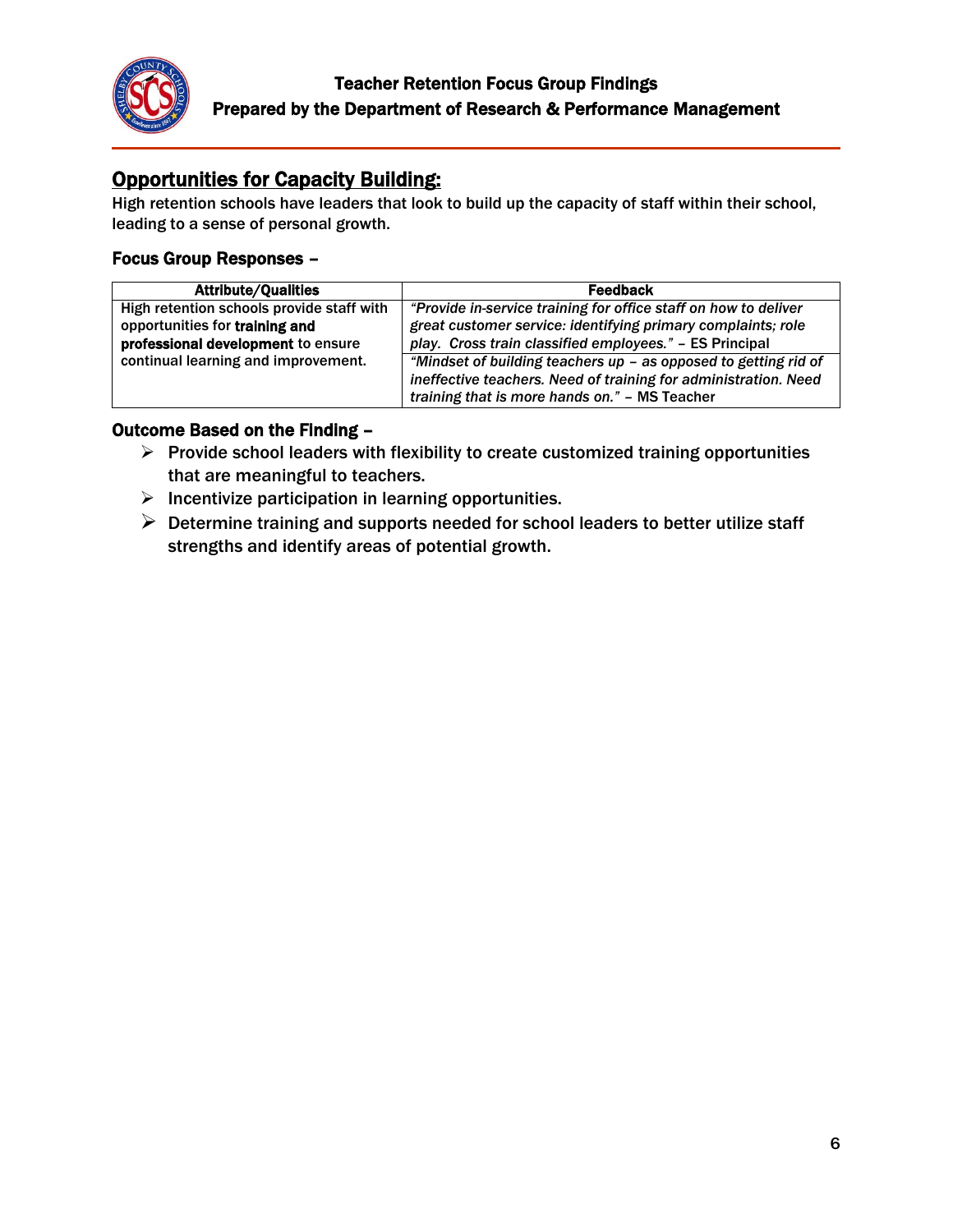

# Appendix A: Response Trends by Grade Band

*Numbers indicate the number of times a response was mentioned in conversation during the focus group sessions.*

## Elementary Schools -

#### *Positive Leadership Qualities*

| <b>Sub-Theme</b>                  | <b>ES Principals</b> | <b>ES Teachers</b> |
|-----------------------------------|----------------------|--------------------|
| Protect Staff/Act as Buffer       |                      | 14                 |
| <b>Recognition/Respect</b>        |                      | 32                 |
| <b>Deliberate Decision Making</b> |                      |                    |
| Setting Tone w/ All Stakeholders  | з                    | 11                 |
| Adaptability                      |                      | 16                 |

#### *Positive School Environment*

| Sub-Theme                           | <b>ES Principals   ES Teachers</b> |    |
|-------------------------------------|------------------------------------|----|
| <b>Mutual Support/Identity</b>      |                                    | 22 |
| <b>Supportive Parents/Community</b> |                                    |    |

#### *Facility Conditions/Material Resources*

| Theme                                             | <b>ES Principals</b> | <b>I</b> ES Teachers |
|---------------------------------------------------|----------------------|----------------------|
| <b>Facility Conditions (Clean and Maintained)</b> | 5                    |                      |
| <b>Material Resources</b>                         |                      |                      |

#### *Defined Administrative Processes*

| Theme                                           | <b>ES Principals</b> | <b>ES Teachers</b> |
|-------------------------------------------------|----------------------|--------------------|
| <b>Transparent Expectations/Clear Protocols</b> |                      |                    |
| <b>Communication</b>                            | 9                    | 13                 |
| <b>District Support</b>                         |                      |                    |

*Opportunities for Capacity Building*

| Theme                             | <b>ES Principals   ES Teachers</b> |  |
|-----------------------------------|------------------------------------|--|
| Professional Development/Training |                                    |  |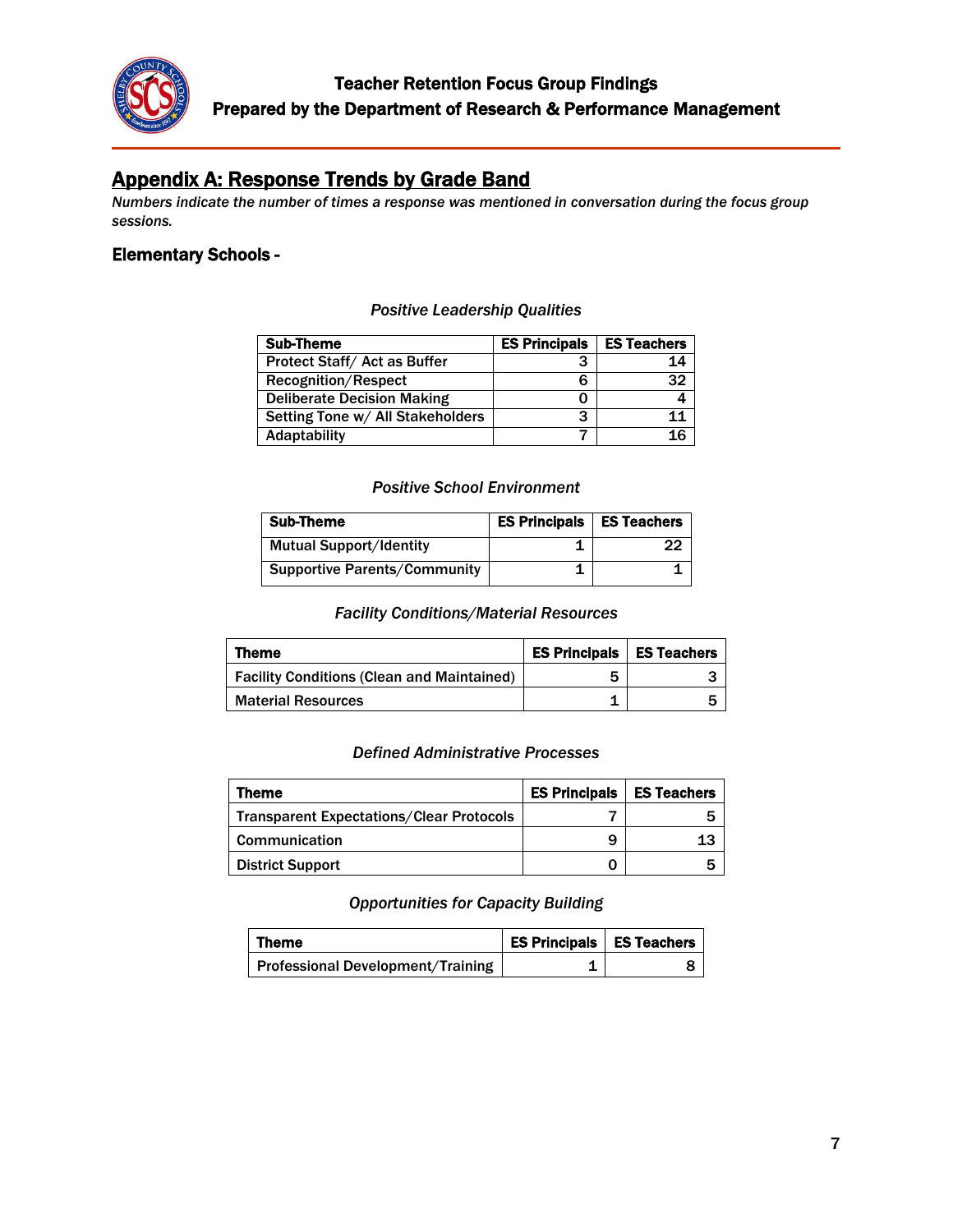

## Middle Schools -

#### *Positive Leadership Qualities*

| Theme                             | <b>MS Principals</b> | <b>MS Teachers</b> |
|-----------------------------------|----------------------|--------------------|
| Protect Staff/Act as Buffer       |                      | 16                 |
| <b>Recognition/Respect</b>        | 17                   | 35                 |
| <b>Deliberate Decision Making</b> |                      |                    |
| Setting Tone w/ All Stakeholders  |                      | 16                 |
| Adaptability                      |                      | 13                 |

#### *Positive School Environment*

| Theme                               | <b>MS Principals</b> | <b>MS Teachers</b> |
|-------------------------------------|----------------------|--------------------|
| <b>Mutual Support/Identity</b>      |                      | 16                 |
| <b>Supportive Parents/Community</b> |                      |                    |

### Facility Conditions/Material Resources

| Theme                                             | <b>MS Principals</b> | <b>MS Teachers</b> |
|---------------------------------------------------|----------------------|--------------------|
| <b>Facility Conditions (Clean and Maintained)</b> |                      |                    |
| <b>Material Resources</b>                         |                      |                    |

#### *Defined Administrative Processes*

| Theme                                           | <b>MS Principals</b> | <b>MS Teachers</b> |
|-------------------------------------------------|----------------------|--------------------|
| <b>Transparent Expectations/Clear Protocols</b> | 15                   | 19                 |
| Communication                                   | 12                   | 25                 |
| <b>District Support</b>                         | 5                    |                    |

#### *Opportunities for Capacity Building*

| Theme                             | MS Principals   MS Teachers |  |
|-----------------------------------|-----------------------------|--|
| Professional Development/Training |                             |  |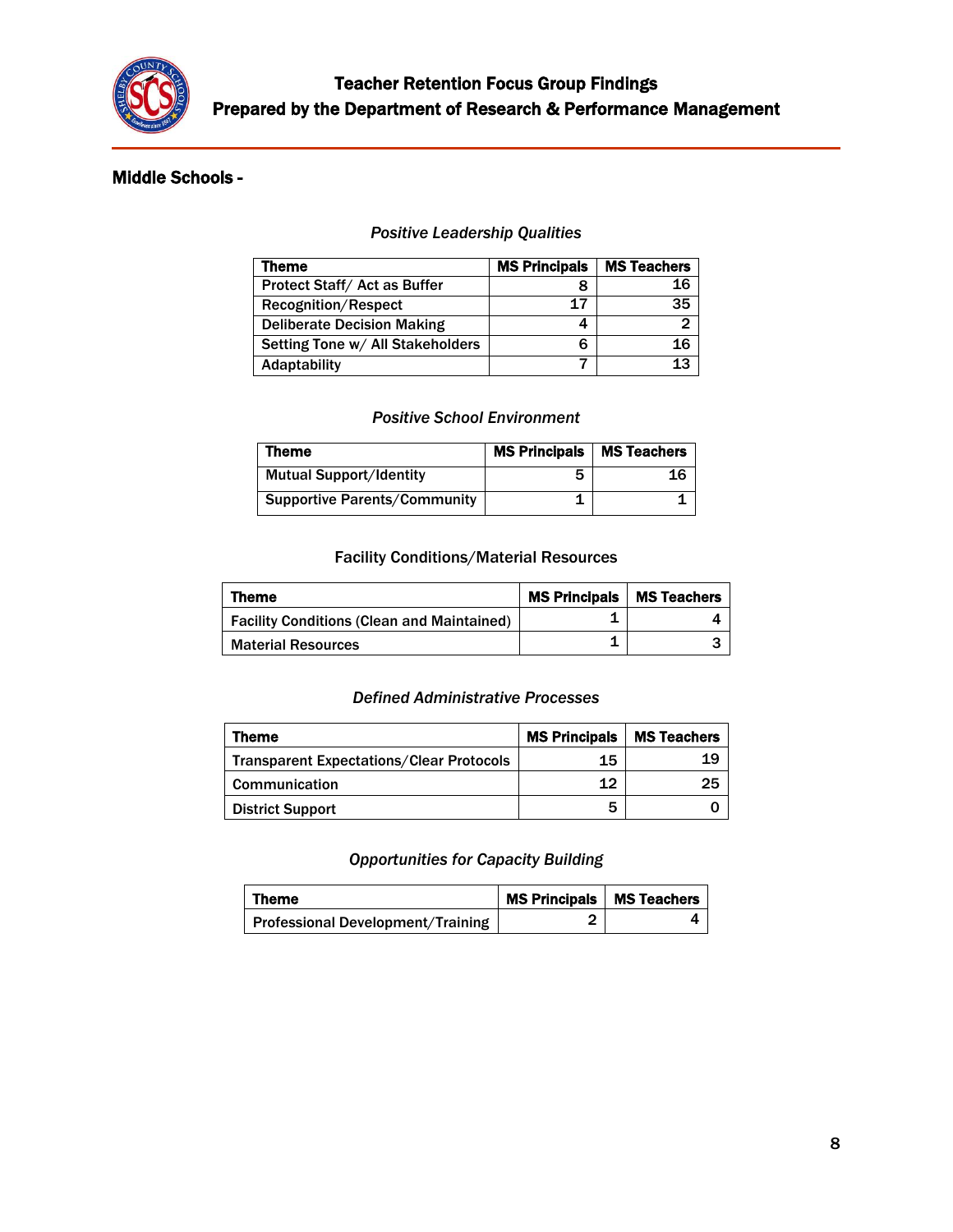

## High Schools -

#### *Positive Leadership Qualities*

| Theme                             | <b>HS Principals</b> | <b>HS Teachers</b> |
|-----------------------------------|----------------------|--------------------|
| Protect Staff/Act as Buffer       |                      |                    |
| <b>Recognition/Respect</b>        | 17                   | 9Δ.                |
| <b>Deliberate Decision Making</b> | 5                    |                    |
| Setting Tone w/ All Stakeholders  | 3                    | ?                  |
| Adaptability                      | 11                   |                    |

#### *Positive School Environment*

| Theme                               | <b>HS Principals   HS Teachers</b> |  |
|-------------------------------------|------------------------------------|--|
| <b>Mutual Support/Identity</b>      |                                    |  |
| <b>Supportive Parents/Community</b> |                                    |  |

### *Facility Conditions/Material Resources*

| Theme                                             | <b>HS Principals   HS Teachers</b> |  |
|---------------------------------------------------|------------------------------------|--|
| <b>Facility Conditions (Clean and Maintained)</b> |                                    |  |
| <b>Material Resources</b>                         |                                    |  |

#### *Defined Administrative Processes*

| Theme                                           | <b>HS Principals   HS Teachers</b> |    |
|-------------------------------------------------|------------------------------------|----|
| <b>Transparent Expectations/Clear Protocols</b> | 14                                 |    |
| <b>Communication</b>                            | 13                                 | 10 |
| <b>District Support</b>                         |                                    |    |

#### *Opportunities for Capacity Building*

| Theme                             | <b>HS Principals   HS Teachers</b> |  |
|-----------------------------------|------------------------------------|--|
| Professional Development/Training |                                    |  |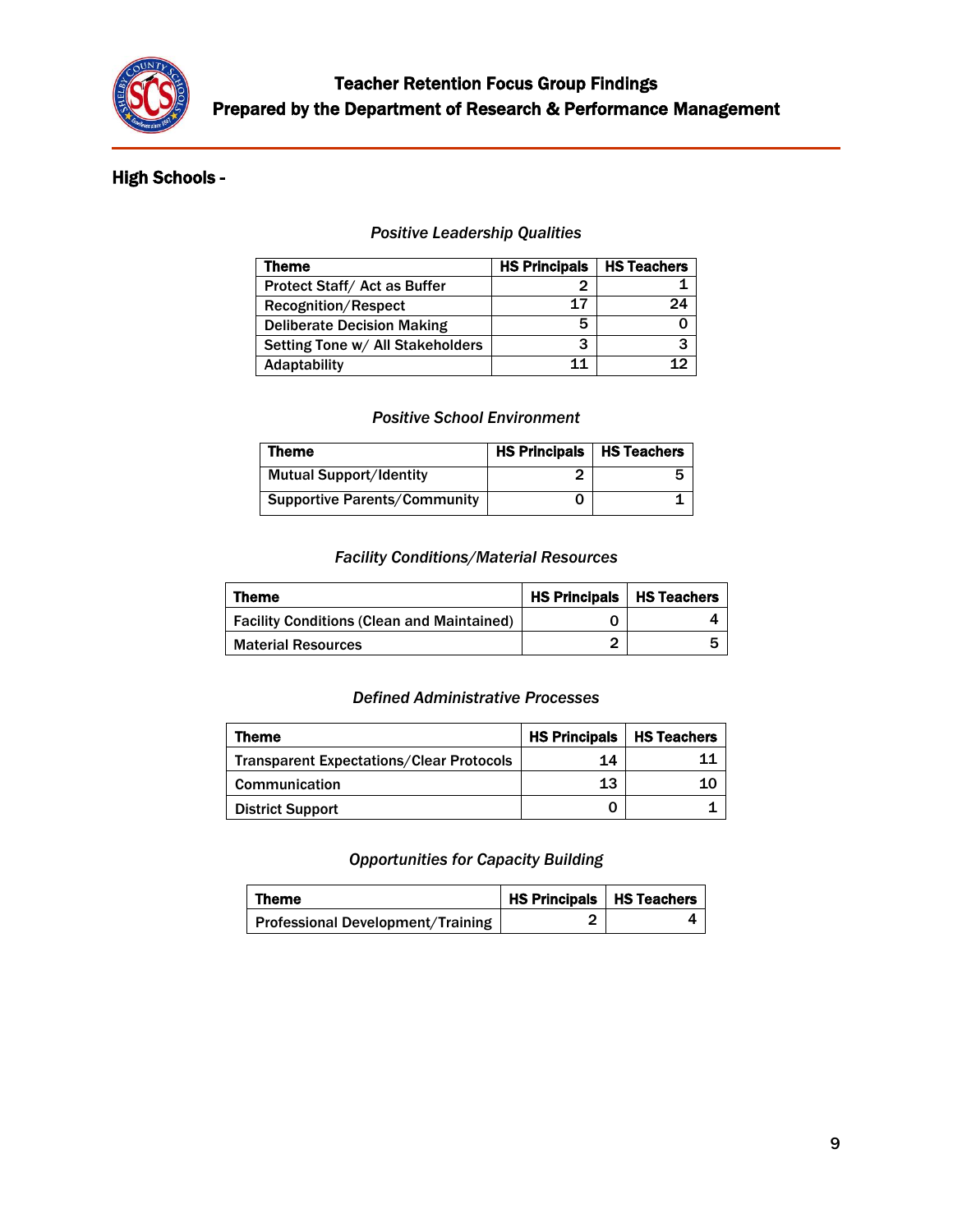

# Appendix B: Focus Group Questions Asked

## Principals:

- 1. How have you and your leadership team worked to build and maintain a strong school culture at your school? How have teachers responded to these efforts? What has worked best?
- 2. What did not work? Why? What lessons did you and your team learn from what did not work?
- 3. How do you think working conditions impact teacher retention? How have working conditions affected teacher retention at your school?
- 4. What are the specific actions you and your team have taken to create good working conditions at your schools? For example:
	- a) Time management/scheduling?
	- b) Fostering peer collaboration?
	- c) Dividing up non-instructional responsibilities?
	- d) Deploying resources/supports to teachers and students?
	- e) Other actions?
- 5. How do you motivate and provide encouragement through your communications and interactions with teachers? How you show that you value and support teachers?
- 6. How do you deal with conflict and stress at your school? How do address teachers' conflicts and stress?
- 7. In general, how do you think these communication and interaction practices impact teacher retention at your school? What lessons have you learned from your successes and challenges?
- 8. What do you think makes you a successful school leader who is able to retain effective teachers?
	- a) Personality style?
	- b) Leadership style?
	- c) Communication/ interaction style and practices?
	- d) Lessons learned from past efforts?
	- e) Other characteristics or experiences?